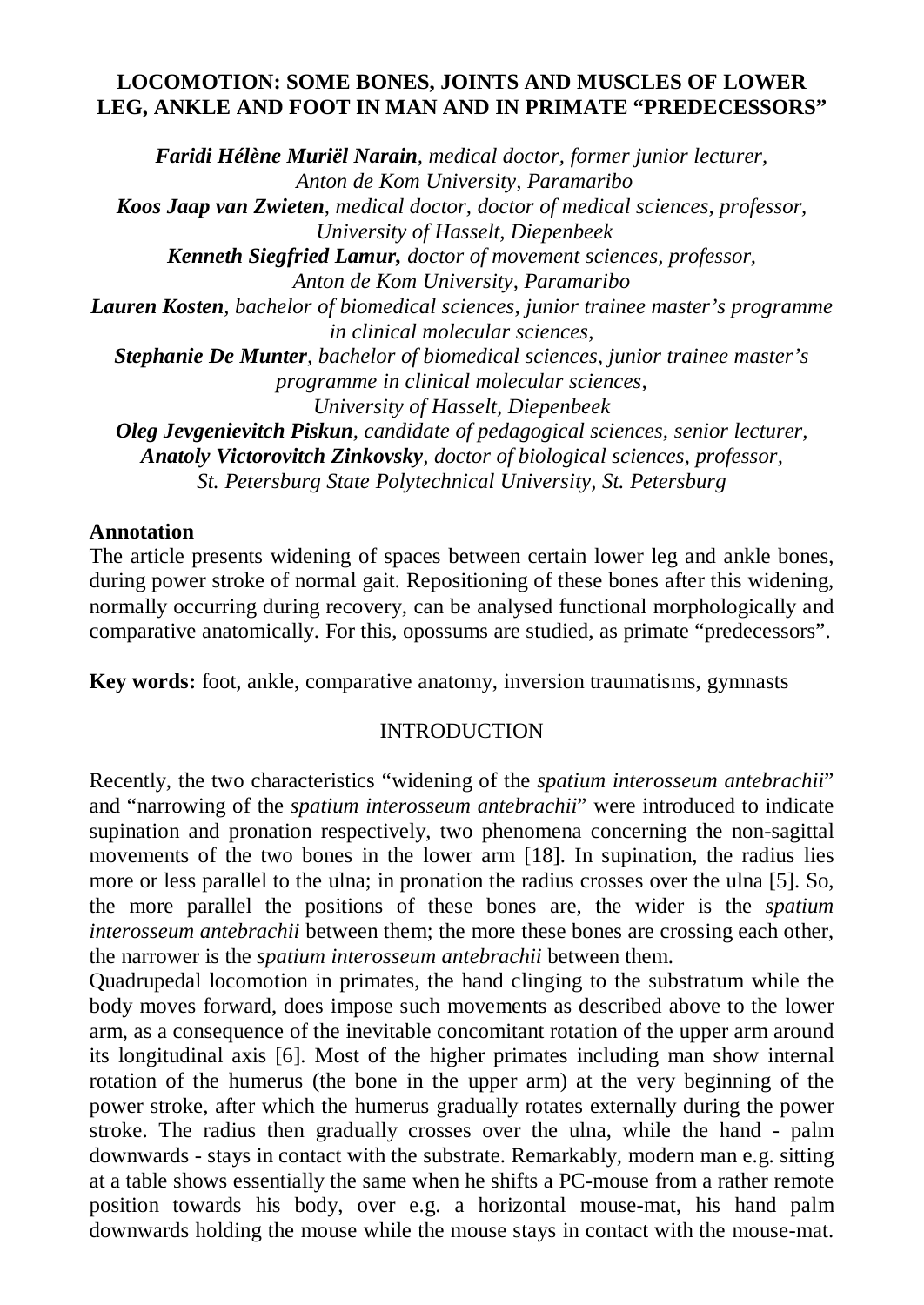Here too, the narrowing of the *spatium interosseum antebrachii* is one of the hallmarks of pronation, in the human lower arm [18].

Further it is evident, from logical reasoning as well as by analysing real-time motion sequences, that predecessors of primates such as the opossum e.g. during walking on a conveyor belt or during beam-walking, have their humerus externally rotated at the beginning of power stroke [4,13]. As the power stroke continues while the animal moves forward, the humerus rotates internally as long as the hand stays in contact with the substrate [1]. As revealed by cineradiography, radius and ulna then gradually uncross, which is defined as supination, with the widening of the *spatium interosseum antebrachii* as its hallmark [4,13]. During the forelimb's subsequent recovery phase, in such primate predecessors as the opossum, the humerus then rotates externally during which the hand is held more or less palm downwards [4]. Consequently, pronation of the lower arm is then observed in the forelimb recovery phase, hallmarked by narrowing of the *spatium interosseum antebrachii* [4].

Recognising these characteristics does provide unmistakeable advantages, in human anatomy as well as in mammalian quadruped morphology, because both characteristics can be checked *in vitro* in the laboratory, and *in vivo* by e.g. palpation, and even by cineradiography [4,13]. Several practical ergonomic applications have been proposed, after introducing these fundamental analyses [3]. Therefore the question arose, as to whether such characteristics can also be recognised in the lower limb of man, respectively in the hind limb of a primate predecessor, *viz.* the opossum. To answer this question, several observations were carried out, starting from anatomical specimens of these remote species - representing respectively a primate predecessor (opossum) and a primate (man).

# МЕТHODOLOGY

A limited number of dry osteological specimens and wet anatomical specimens present in our department of anatomy, each of them alternately demonstrating osteology, arthrology and myology *in situ* of human lower leg and foot, as well as of the hind limb of opossum *Didelphis marsupialis*, were observed, photographed and described. Wet anatomical specimens were supple enough to be manipulated *in vitro*, so as to be used to simulate live movements*.* Such movements were then compared to *in vivo* motion analyses, if necessary to archival footage. Standard radiography as well as HR-imaging techniques served to indicate easy-to-recognise anatomical bony landmarks. Two early  $19<sup>th</sup>$  century accounts on the behaviour and anatomy of marsupials, published in Russia and in England, helped to identify certain somewhat overlooked structures and their functions, to be currently found in marsupials [15,2].

### EXPERIMENTAL

In man, the osteological and arthrological complex of tibia and fibula in the lower leg is generally considered as being minimally mobile, due to its rigidity. Therefore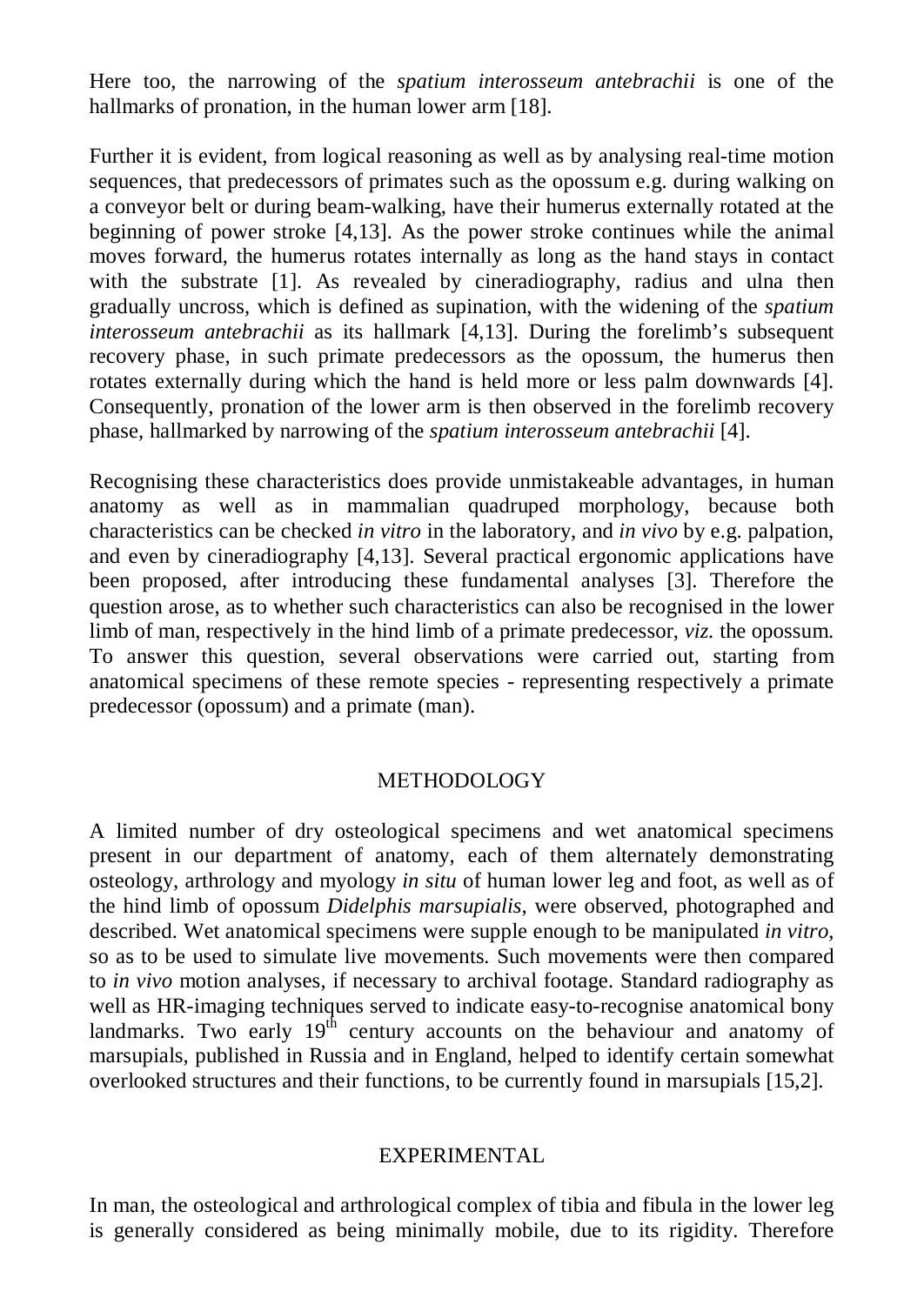attention was paid to some more distal joints, namely those between the ankle bones calcaneus and talus proximally, and cuboid and navicular distally. The common joint between these first two (proximal) bones, and the last two (distal) bones, is called the transverse mid tarsal joint of Chopart. While their toes were kept immobilised so that they stayed firmly in contact with the flat substratum, a number of normal anatomical specimens showing arthrology of lower leg and foot were x-rayed from laterally, in positions equivalent to mid stance, push-off and extreme inversion of foot at push-off [In inversion, the sole of the foot turns inward, facing medially; in eversion it turns outward, facing laterally. Inversion implies supination of the foot, while eversion implies pronation of the foot.] The resulting radiographs simulating *in vivo* sequences from mid stance to push-off, were carefully studied - mainly in a qualitative manner.

With respect to the common Surinam opossum *Didelphis marsupialis*, anatomical specimens of its hind limbs demonstrating arthrology and myology were observed with the use of binoculars. The joints between tibia and fibula in many marsupials are traditionally seen as mobile [20,19]. Their range of motion was studied, as was the functional morphology of the joints between tibia, fibula, and some ankle bones. Structural and functional findings were already published [19,10,9]. Therefore we concentrated also on myology, by the use of microdissection and HR-imaging. With regard to aspects of gait analyses, special attention was paid to recovery phases of the hind limb in *Didelphis marsupialis* as well as in *Didelphis ursina Shaw 1800* [2]. Results were correlated to primates, man included, and also to lower tetrapods [9,14].

#### RESULTS AND DISCUSSION

In man, bones of the ankle - also known as the tarsus - show the following. During inversion of the foot in a representative lower leg specimen, starting from the mid stance position toes staying in contact with the substratum, while rest of the foot is gradually brought to extreme inversion, the transverse mid tarsal joint of Chopart shows its joint space more clearly. Joint spaces between talus and navicular (more superior), and calcaneus and cuboid (more inferior) gradually widen, presenting themselves as one continuous line. Chopart's joint line, S-formed or worm-like *in situ*, presents itself as a lightly undulating line in a lateral view. On radiographs these two lines intersect nearly perpendicularly. A space present between bony surfaces of talus and calcaneus, known as *sinus tarsi* or "eye of the ankle", becomes "wide open" Its talocalcaneal interosseus ligament in-between normally restrains further widening The common opossum *Didelphis marsupialis*, when walking deliberately over rather flat surfaces, keeps its foot clinging to the substratum during the whole power stroke, the very end of which is characterised by an extreme inversion of its foot. The various arthrological mechanisms of its lower leg and ankle during these sequences have been sufficiently described [9,10,19]. A well-developed astragalo-calcaneal interosseus ligament or *ligamentum cervicale*, around the neck of the talus, seems to play a key role in this extreme inversion. In such inversion of the opossum foot, tibia and fibula rotate externally around their longitudinal axes. By the mobility of joints connecting them the *spatium interosseum cruris* between tibia and fibula now widens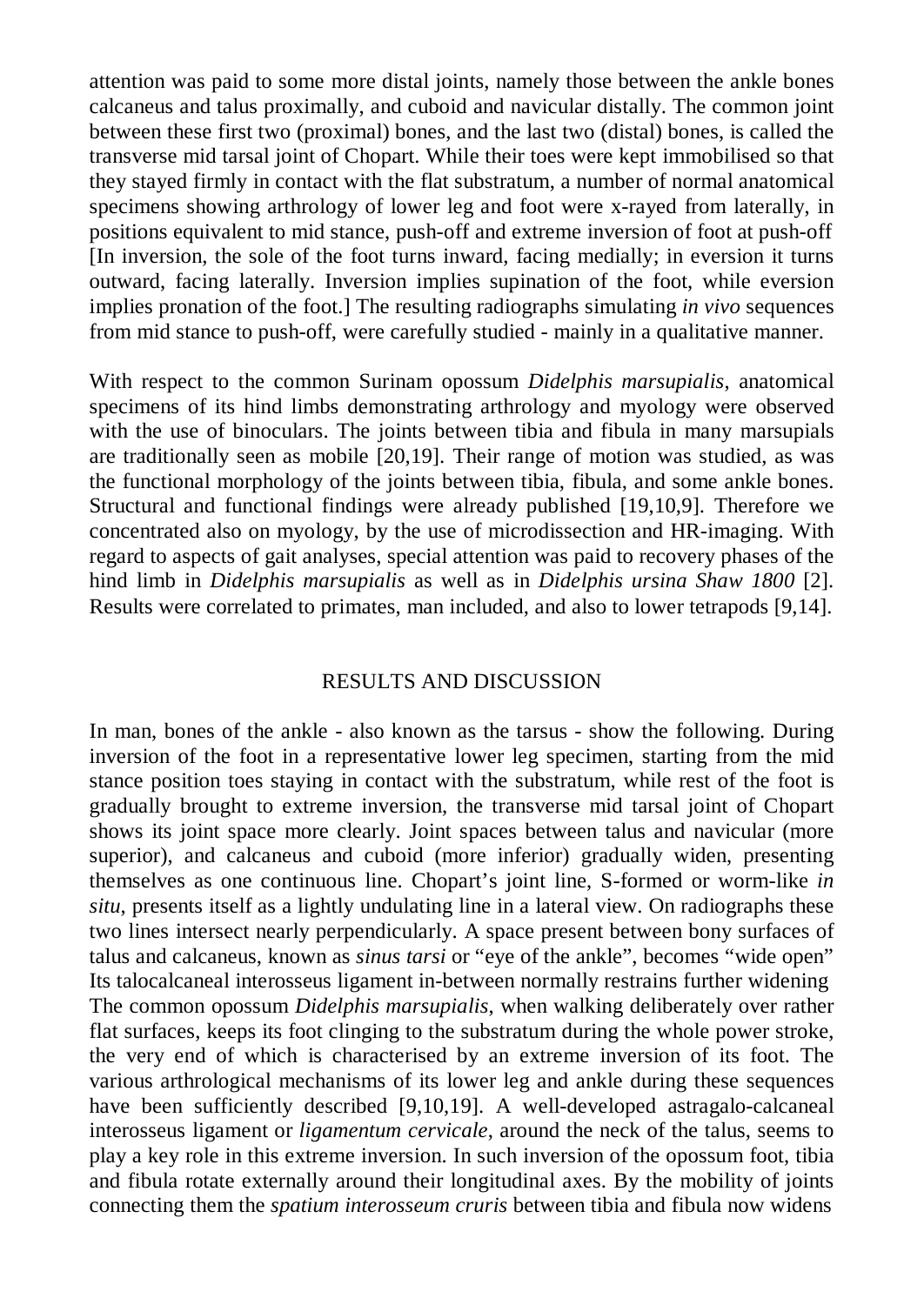Most interesting are internal and external features of the opossum lower leg, ankle and foot, during the recovery phase of quiet walking over flat surfaces. Starting with toe-off, the foot immediately everts to be kept horizontally, mostly during the mid recovery phase [9,11]. This foot repositioning is accompanied by internal rotations of tibia and fibula, while the *spatium interosseum cruris* between them becomes narrow

With regard to recovery, the internal rotations of tibia and fibula accompanied by the process of approaching each other, as indicated by the narrowing of the *spatium interosseum cruris*, are supposedly caused by a muscle, that was probably identified already two centuries ago [2]. [The marsupial in question then classified as *Didelphis ursina Shaw 1800* or *Opossum hirsutum Perry 1810*, is known as the wombat. The deep interosseus muscle in the marsupial lower leg was called *m. peroneotibialis* [12] but the eversion of the opossum foot during its recovery phase was not yet reported.] Based upon the course of this *m. interosseus cruris* stretching from fibula to tibia, as also seen in transverse sections, internal rotations of tibia and fibula in the swinging leg during its recovery phase may (at least partly) be attributed to this muscle indeed.

Comparing these results with some of the relevant literature, it is first noted that in normal human gait, push-off at the end of the stance is currently characterised by a certain degree of inversion of the foot, but not by an extreme inversion [9]. Nevertheless positions of extreme inversion of the foot can be attained, as the *in vitro* observations demonstrated. Then, the importance of the talocalcaneal interosseus ligament in restraining the opening of the *sinus tarsi* at such positions is emphasised. In the opossum, the possible key role of the comparable *ligamentum cervicale* during otherwise typical extreme inversion of the foot at push-off, underlines its importance. Presence of such a *ligamentum cervicale* in marsupials was until recently denied [7].

The simultaneity or coupling of external rotation by the lower leg to inversion of the foot - and *vice versa* the coupling of internal rotation by the lower leg to eversion of the foot - is not confined to just predecessors of primates like opossums. It is seen in humans as well. Kinetic backgrounds of this coupling were sufficiently described [8].

In certain reptiles, activities of a muscle, comparable to the marsupial *m. interosseus cruris,* were recently reported. In walking turtles, lower leg *m. pronator profundus* is active during most of their stance, as well as during part of their recovery phase [14]. In man moreover, comparable *m. popliteus* is most active in a free swinging leg [16].

In early 19<sup>th</sup> century literature on the wombat, there is an understandable lack of reports on the immediate eversion of its foot, at the start of its recovery phase [2,15]. Naturalists focused on digging behaviour of their *Wombatus fossor Desmarest 1804* [fossor=digger]. To dig, animals of course need some lower leg internal rotation [2]. Only recently, eversion of the foot coupled to lower leg internal rotation at recovery, was reported in analysing marsupial behaviour as seen in *Didelphis marsupialis* [9].

Finishing these comparisons, we like to emphasise that in normal human gait, lack of eversion of the foot during the recovery phase easily elicits a "landing-on-theslightly-inverted-foot", which in turn may cause a so-called "inversion traumatism".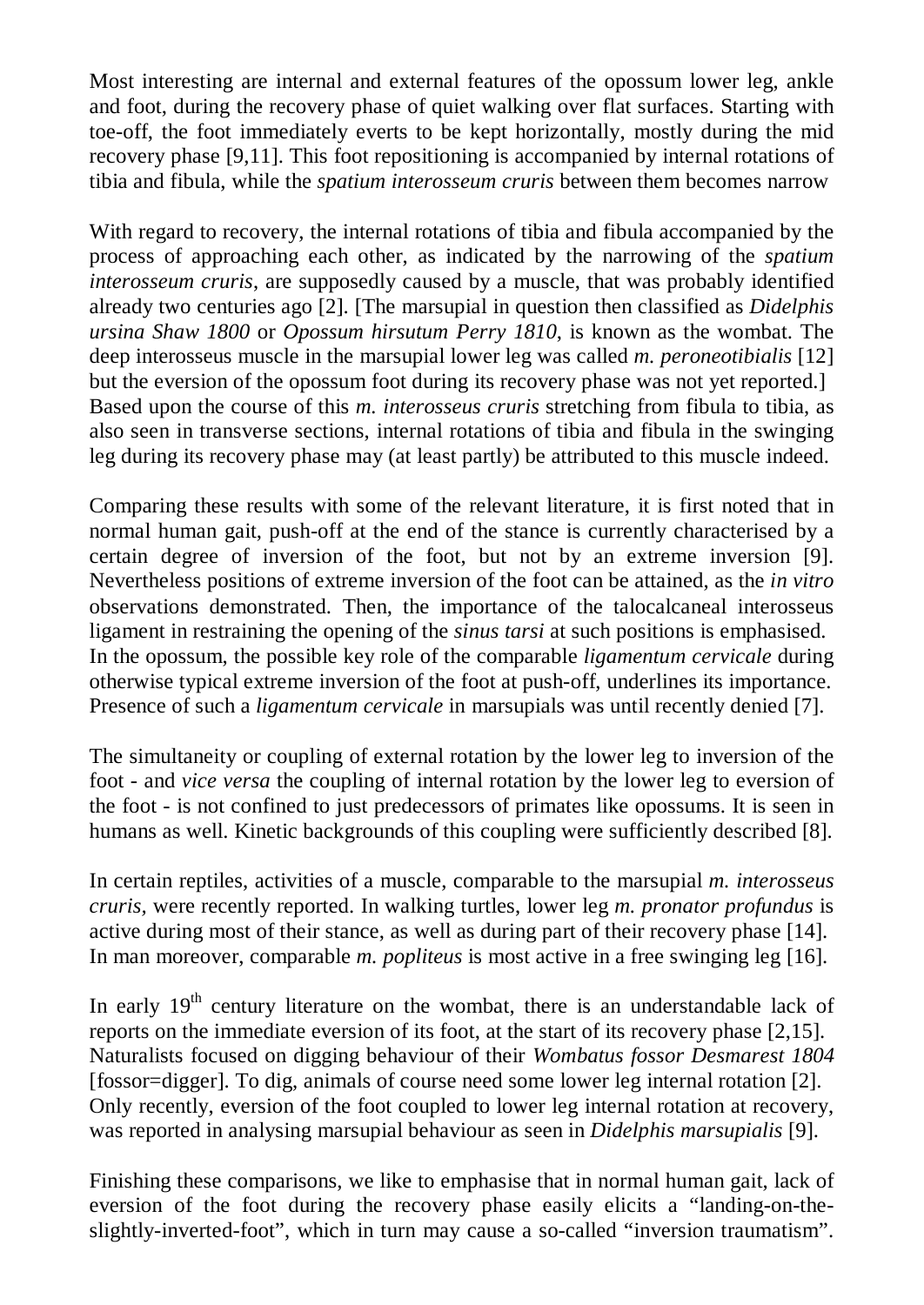In fact, inversion traumatisms of the ankle are very frequent traumatisms in sports, leisure and daily activities [17]. A pilot study in young gymnasts however, clearly demonstrated that proactive training of muscles that cause eversion of the foot, leads to better ankle stability [11]. Therefore our analyses support such preventive training.

## **CONCLUSIONS**

Our question as to whether certain anatomical spaces between bones of the lower leg do actually widen during normal gait, in man representing primates and in the common opossum representing predecessors of primates, can be answered positively. This is based on *in vitro* observations of anatomical specimens of both species and on the simulations of motion with the help of these specimens, supported by additional studies of gait *in vivo*, mainly based on archive footage present in our department.

In man, during walking, the foot at the end of stance at push-off shows but a modest inversion which however can be exaggerated to a more extreme inversion of the foot. Then, the tarsal joints like Chopart's joint and also the *sinus tarsi* clearly show their joint spaces on radiography. Normally the talocalcaneal interosseus ligament restrains this widening. During gait, a foot that is landing after its recovery phase, may accidentally do so in a position of inversion, thus risking a so-called inversion traumatism. Training proactively *e.g.* the peroneus muscles (evertors of the foot) may prevent the incidence of such traumatisms, as suggested by a pilot-study in gymnasts.

In the opossum *Didelphis marsupialis* lower leg*,* during normal quiet walking, the spatium interosseum cruris present between tibia and fibula gradually widens in stance during the power stroke. This reflects concomitant external rotations of these bones, coupled to extreme inversion of the foot as well, which lasts until the end of push-off. Although denied in marsupials until recently, the opossum's strong astragalocalcaneal interosseus ligament or *ligamentum cervicale* underlines the importance of our observations [7, 19]. From the very onset of recovery, the opossum shows eversion of its foot, to a horizontal position at mid recovery. This eversion is coupled to internal rotations of both fibula and tibia in the free leg as is also reflected by the narrowing of the *spatium interosseum cruris* in the opossum. The course of *m. interosseus cruris* described two centuries ago in a marsupial (the wombat), stretching from fibula to tibia, suggests its possible active role in this process of repositioning. All mechanisms show a unique locomotion, in primate "predecessors". Although representing quite remote species, structures of lower limbs in man and opossum show many similarities of their *Bauplan* with regard to osteology and arthrology. Our observations illustrate the typical "human" of structures and functions in the lower leg, ankle and foot. Suggestions to train proactively those muscles of the lower leg that prevent the most frequent sport traumatism, namely the so-called inversion traumatism of the ankle, logically emanate from our present study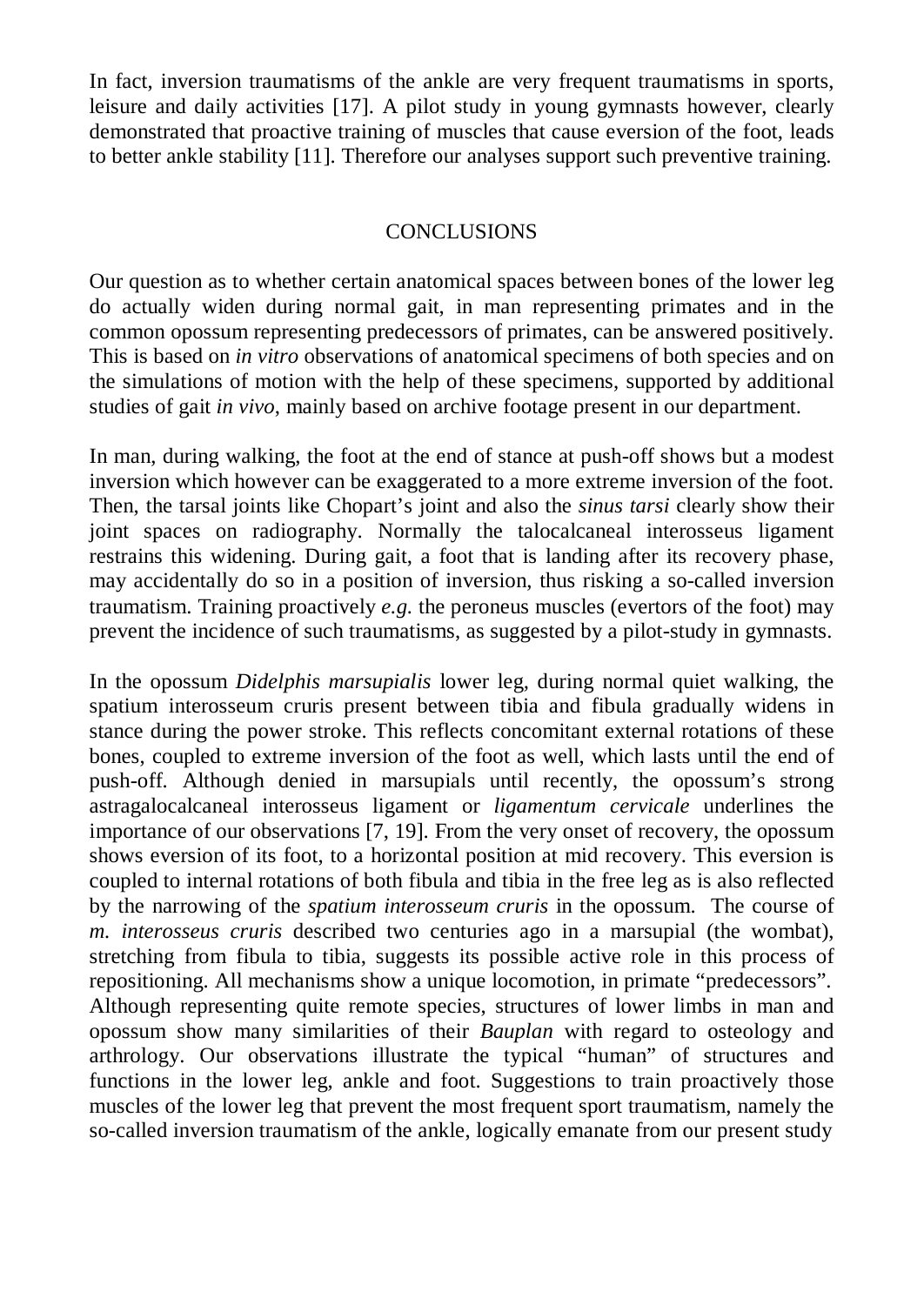### BIBLIOGRAPHY

- 1. Gambaryan, P. P. Cinefluorographical study of the burrowing movements in the common mole, *Talpa europaea* (Lipotyphia, Talpidae) / P. P. Gambaryan, J.-P. Gasc, S. Renous // Russian Journal of Theriology.  $-2002$ .  $-$  Vol. 1, Issue 2.  $-$  P. 91-109
- 2. Home E. An account of some peculiarities in the anatomical structure of the wombat / E. Home // Philosophical Transactions of the Royal Society. – 1808. – Vol. 98, Part 2. – P. 304-312
- 3. http://www.handshoemouse.com/research.html
- 4. Jenkins, F. A. Limb posture and locomotion in Virginia opossum (*Didelphis marsupialis*) and in other non-cursorial mammals / F. A. Jenkins // Journal of Zoology, London. – 1971. – Vol. 165, Issue 3. – P. 303-315
- 5. Lambrichts, D. The role of the pronator teres muscle in the arm during the rowing movement, at the end of the stroke / D. Lambrichts, K. J. van Zwieten, P. L. Lippens, K. P. Schmidt, S. Hauglustaine // Proceedings of the  $2<sup>nd</sup>$  International Congres on "Sport and Health" 21-23 April, 2005, St. Petersburg – 2005. – ISBN 5-94988-012-9, P. 358-359
- 6. Larson, S. G. Maintenance of above-branch balance during primate arboreal quadrupedalism: coordinated use of forearm rotators and tail motion / S. G. Larson, J. T. Stern // American Journal of Physical Anthropology. – 2006. – Vol. 129, Issue 1. – P. 71-81
- 7. Lewis, 0. J. The joints of the evolving foot. Part II. The intrinsic joints // Journal of Anatomy. – 1980. – Vol. 130, Issue 4. – P. 833-857
- 8. Maestro, M. Rappel biomécanique des articulations talo-crurale et sous-talienne / M. Maestro // Médecine et Chirurgie du Pied. – 2004. – Vol. 20, Issue 1. – P. 6- 10
- 9. Narain, F. H. M. Human foot inversion prior to toe-off: an analysis by means of functional morphology, and comparative anatomical observation / F. H. M. Narain, K. J. van Zwieten, P. Gervois, P. L. Lippens, A. Reyskens, P. Colla, Y. Palmers, K. P. Schmidt, M. Vandersteen, S. Biesmans, I. Robeyns, B. Op 't Eijnde, A. V. Zinkovsky, S. A. Varzin, K. S. Lamur // Journal of Vibroengineering. – 2009. – Vol. 11, Issue 3. – P. 530-535
- 10. Narain, F.H.M. Aspects of arthrology in the lower leg of the opossum / F.H.M. Narain, K.J. van Zwieten, P.L. Lippens, K.S. Lamur // European Journal of Morphology – 2003. – Vol. 41, Issue 1. – P. 68
- 11. Narain, F.H.M. Possible roles of lower leg muscles involved in foot eversion during swing phases of gait / F. H. M. Narain, A. Brauns, K. Lemmens, K. J. van Zwieten, J. Duysens, S. Hauglustaine, M. Vandersteen, P. L. Lippens, P. Adriaensens, E.Theunissen, J. Gelan, K. S. Lamur // Knowledge for Growth – 2011. – FlandersBio, Annual Life Sciences Convention, 7th Edition, May  $5<sup>th</sup>$ , ICC University of Ghent. http://knowledgeforgrowth.be/abstracts-and-posters/
- 12. Pira, A. Beiträge zur Anatomie des Gorilla. Vergleichend-anatomische Studien. I. Das Extremitätenmuskelsystem / A. Pira // Gegenbaurs Morphologisches Jahrbuch. – 1914. –  $48^{\text{ster}}$  Band,  $2^{\text{tes}}$  Heft. – P. 167-238